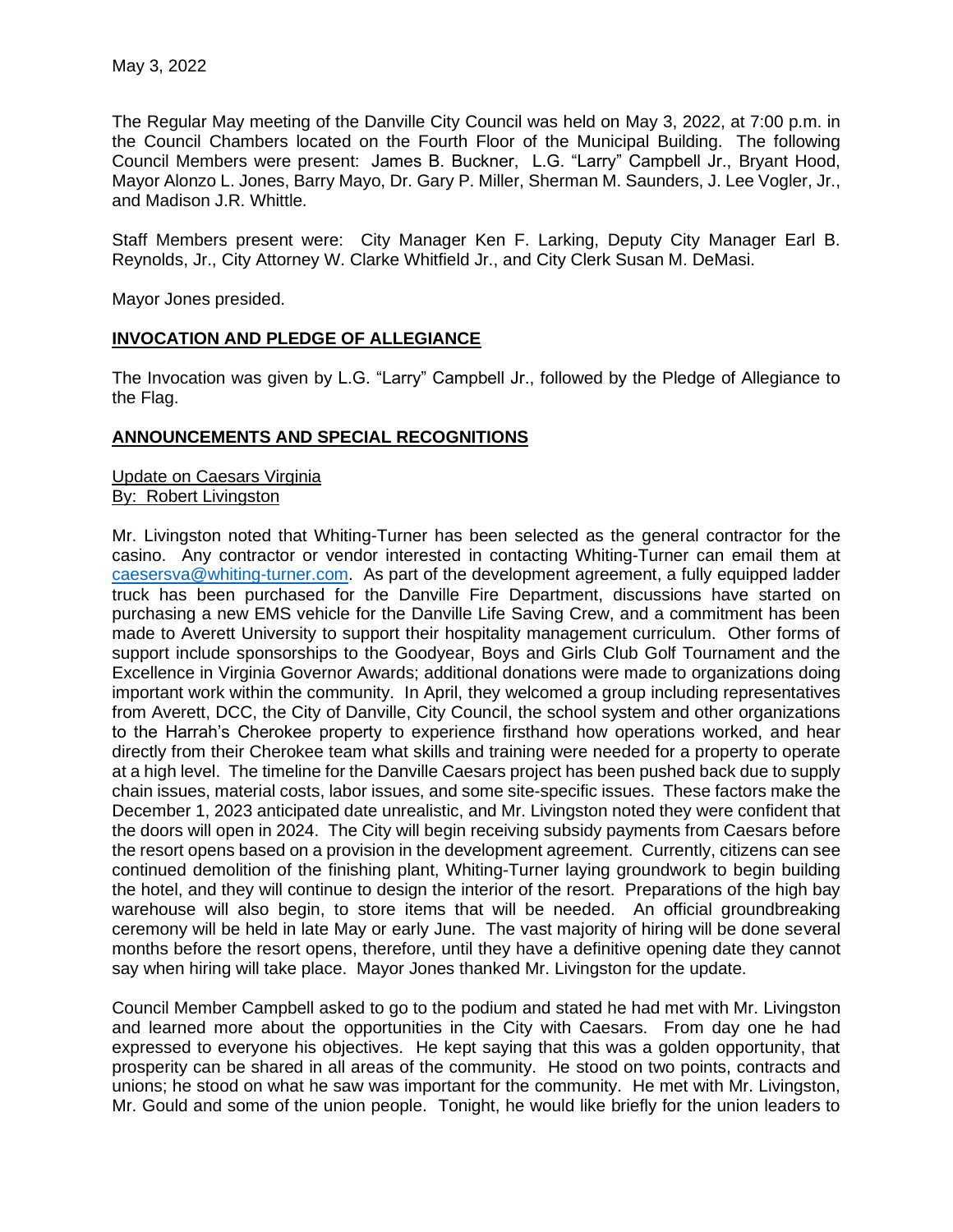come forward, express who they were, and what they want to happen in the community. He believes that they should be unified; they have a great city, but they could have a better city.

Mayor Jones recognized the following:

Vincent Brown – 709 Industrial Avenue, SPM Empowerment and Skills. Tim Kelly - District Council 53 representing the International Union of Painters and Allied Trades. Jeremy Jeffreys - with the United Brotherhood of Carpenters. Luke Bayridge - the Carpenters Union, who noted there were lawsuits against Whiting-Turner.

City Attorney Clarke Whitfield noted those were open legal issues that could not be discussed. Mayor Jones asked Mr. Livingston if he would speak with these individuals and Mr. Livingston stated that they had previously met with them however, he would be happy to meet with them now as well.

### Recognition: Chief Scott Booth, Danville Police Department By: Ken Larking, City Manager

Mr. Larking noted it was his pleasure last week to join with several members of the community and City Council to go to Richmond to celebrate Chief Scott Booth, who received the L. Douglas Wilder School of Government, Excellence in Virginia Government Award. Mr. Larking played a video that was shown at the event, noting it captured very well why the Chief and the Police Department received this award. Mr. Larking stated he was proud of the Chief and all the work he has done to help drive down crime in the community, to help implement community policing, doing an outstanding job, resulting in more trust in the community. Mr. Larking invited Chief Booth and his team to the podium. Chief Booth stated, "It's not about me;" his name was on the award but he had a great staff, Mayor, City Manager and Deputy City Manager, that came together to create what was going on in the community. They have been able to accomplish a lot regarding crime reduction, building trust, starting community policing, and seeing the police and the community work together. Chief Booth thanked Council for their recognition. Council Members congratulated Chief Booth on the award, noting the Danville Police Department was the best in the world. The ceremony in Richmond was a great event and Danville was well represented.

### Update on the Institute for Advanced Learning and Research By: Dr. Betty Jo Foster, Interim President

Dr. Betty Jo Foster gave an update noting the Institute opened in 2004, funded by the Tobacco Commission and federal, state and local dollars, and their mission was to be a catalyst for economic transformation. Dr. Foster reviewed the facility and noted the Center for Manufacturing Advancement building was being constructed and should be opened by October. Dr. Foster reviewed the different programs including Advanced Learning, Applied Research, Advanced Manufacturing, Economic Development and Conference Services. Dr. Foster announced that Telly Tucker will be the new President of the Institute, thanked Council for supporting the Institute and invited everyone to come out and visit.

## Update on the Pittsylvania County Community Action By: Everlena Ross

Mrs. Ross gave Council an update on Pittsylvania County Community Action reviewing the various programs, and their mission. Mrs. Ross thanked everyone for their donations and support, and explained that May was National Community Action Month, and reviewed the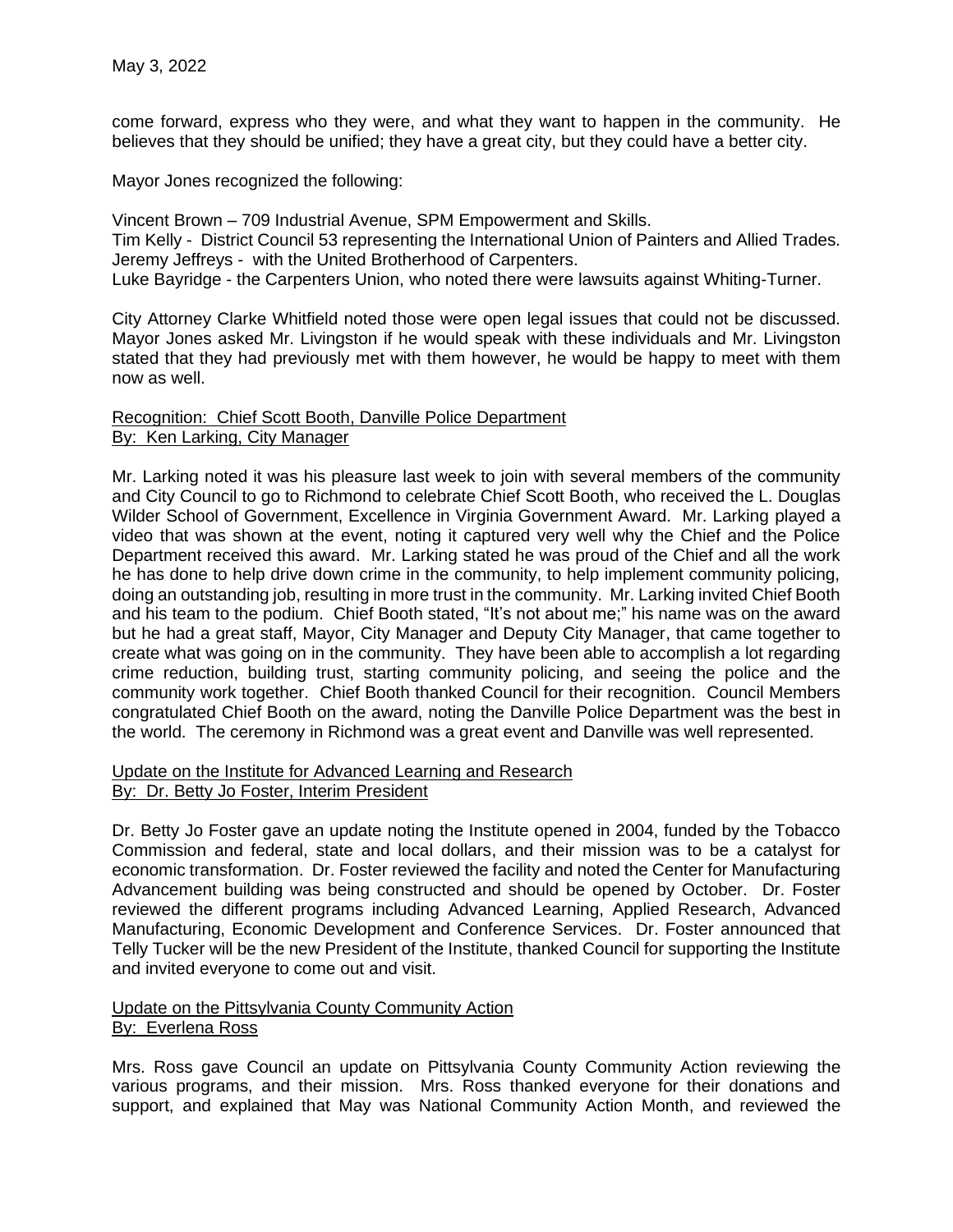weatherization program, tax, rental assistance, utility assistance, and seniors' programs, as well as future goals including Project Discovery with the Danville City Schools. On Saturday, May 14<sup>th</sup>, the Serve 365 Resource Fair will be held and information about all programs will be available. The first Mutt Strutt will be a PCCA fundraiser day held Saturday, May 21 from 9am to 12pm at Chatham High School. Mayor Jones thanked Mrs. Ross and her board for all they do.

### Update on the Southern Area Agency on Aging By: Andre Bethea and Teresa Fontaine

Teresa Fontaine, Executive Director of SAAA and Andre Bethea, one of the Board Members gave an update to Council. Ms. Fontaine stated the agency provided services related to helping older individuals maintain their independence for as long as possible, with programs such as Meals on Wheels, Case Management Services, a home repair program and personal care services. Senior Cool Care was a program to purchase air conditioners and fans for individuals 60 and over, who may not have the ability to cool their home and Senior Café was a congregate meals program providing meals to individuals sixty and over in community locations throughout the service area. Senior Transportation was available to those sixty and older who lack the means and the ability to transport themselves. Ms. Fontaine provided their toll-free number 1-800-468-4571 and local number 276-632-6442; anyone can contact the agency and request help for an older individual. Mayor Jones thanked Mrs. Fontaine for all that the agency was doing and for their presentation.

### Proclamation: Make Danville Shine Presented to: Ken Gillie and Chasta White, City of Danville

Director of Community Development Ken Gillie noted this was the tenth year they have established May as the Clean Up, Fix Up, Make Danville Shine month. During that time, Public Works will waive some bulk collection fees, and do larger pickups including home improvement debris. The kickoff will be held Saturday, May  $7<sup>th</sup>$  from 8am to 12pm at the Community Market. Mayor Jones thanked them for all the work they do.

Mayor Jones asked that Patrick Dewberry, the Area Manager working with the Best Western, the Quality Inn, and the Hampton Inn to come to the podium. Mr. Dewberry thanked Council and noted one of their goals was to make sure they were reaching out to the community. Small efforts have been put into place and they would like to be part of the initiative of giving out fans. Mayor Jones thanked Mr. Dewberry and commended him on everything that has been done.

### **COMMUNICATIONS FROM VISITORS**

Mayor Jones recognized Patricia White, President of the Southside African American Cemetery Preservation Society who spoke about concerns regarding the updated plans for Baker Street where the Flippen Cemetery was located. Ms. White asked if it would be possible for the City to pave the road. Mayor Jones directed her to the City Manager and Deputy City Manager, and asked her to take a card from the podium; someone would contact her regarding her questions.

Mayor Jones recognized Pastor Rufus Fuller of East New Hope Baptist Church who spoke about concerns related to the growing of Danville. Mr. Livingston stated that Whiting-Turner was the general contractor, they will be hiring everyone else and that was a concern. The other concern was that when Caesars was up and running, what will be the criteria for minority businesses to be inside. Mayor Jones noted that the City Manager would put him in contact with Steven Gould so that his questions can be answered.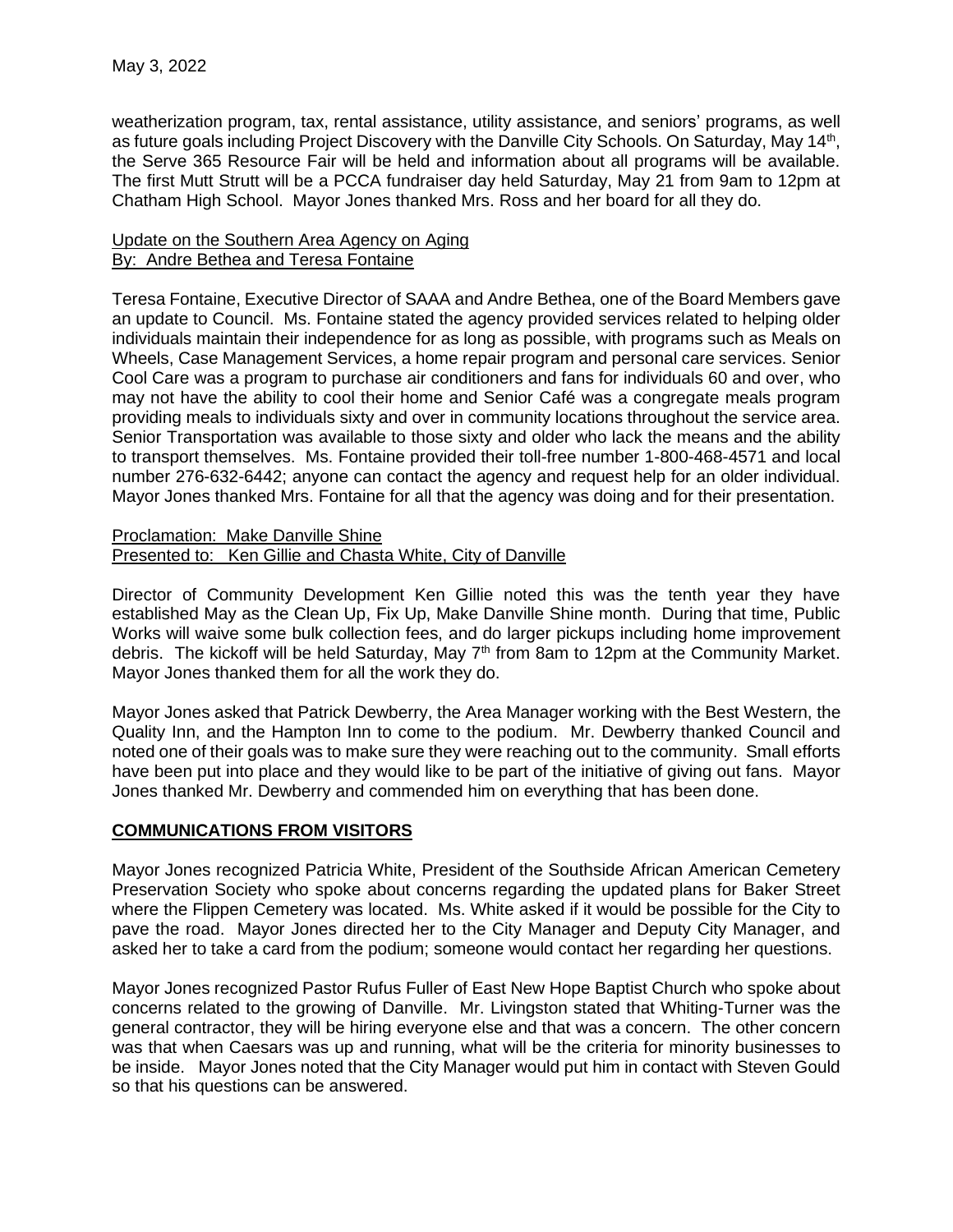Mayor Jones recognized James Dalton who stated he lived in Dry Fork and has owned a business in the City for thirty-seven years. He spoke about the proposed changes to Piney Forest Road, and thinks that measures like rumble strips would be more effective than a concrete divider. Mayor Jones asked that he take a card and contact the City Manager. Council Member Vogler noted this was still in the feedback-discussion part of the planning, and Vice Mayor Miller noted that it was an information session; there was a website to go on to make comments and suggestions.

Mayor Jones recognized Wayne Alan, North Main Theatre, who thanked Council Member Hood for bringing a great Michael Jackson tribute show to the theatre. Mr. Alan noted he was supporting a Theatre and Arts District designation for the City, on North Main, noting these districts were a great way of bringing people into the City. He had sixteen signed petitions from businesses showing support for naming the area the Theatre and Arts District; Mayor Jones thanked Mr. Alan for appearing.

# **MEETING MINUTES**

Upon **Motion** by Council Member Buckner and **second** by Council Member Campbell, Minutes from the Regular Council Meeting held on April 5, 2022, and Regular Work Session held on April 5, 2022, were approved as presented. Draft copies of the minutes had been distributed prior to the meeting.

# **NEW BUSINESS**

### **PUBLIC HEARING – CONSIDERATION OF AMENDING DANVILLE CITY CODE REGARDING REAL ESTATE TAX EXEMPTION AND DEFERRAL FOR CERTAIN ELDERLY AND DISABLED PERSONS**

Mayor Jones opened the floor for a Public Hearing regarding a Real Estate Tax Exemption. Notice of the Public Hearing was published in the *Danville Register & Bee* on April 19, 2022 and April 26, 2022. No one present desired to be heard and the Public Hearing was closed.

Upon **Motion** by Council Member Vogler and **second** by Council Member Buckner, an Ordinance entitled:

# **ORDINANCE NO. 2022-05.01**

AN ORDINANCE AMENDING AND REORDAINING SECTION 37-62, ENTITLED "GENERAL RESTRICTIONS, CONDITIONS AND QUALIFICATIONS" AND SECTION 37-66, ENTITLED "AMOUNT OF EXEMPTION AND/OR DEFERRAL" OF ARTICLE IV, ENTITLED "REAL ESTATE AND MOBILE HOME TAX EXEMPTION AND DEFERRAL FOR CERTAIN ELDERLY AND DISABLED PERSONS," OF CHAPTER 37, ENTITLED "TAXATION," OF THE CODE OF THE CITY OF DANVILLE, 1986, AS AMENDED.

was presented by its **First Reading**, as required by City Charter, to lie over before final adoption.

# **PUBLIC HEARING – CONSIDERATION OF REZONING 239 EASTWOOD DRIVE**

Mayor Jones opened the floor for a Public Hearing regarding Rezoning 239 Eastwood Drive. Notice of the Public Hearing was published in the *Danville Register & Bee* on April 19, 2022 and April 26, 2022. No one present desired to be heard and the Public Hearing was closed.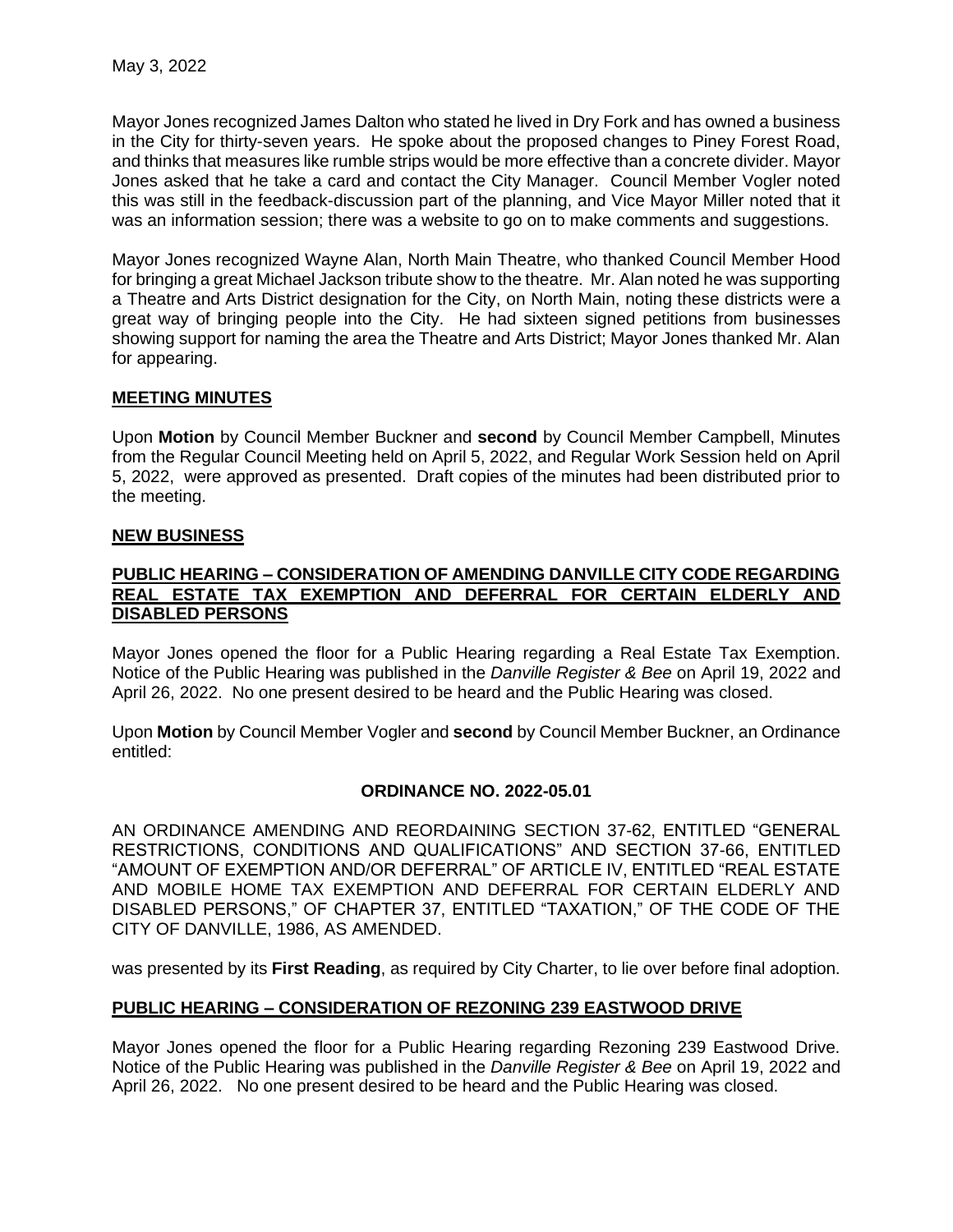Council Member Buckner **moved** for adoption of an Ordinance entitled:

## **ORDINANCE NO. 2022-05.02**

AN ORDINANCE REZONING 239 EASTWOOD DRIVE (PARCEL #76494) FROM A-R ATTACHED RESIDENTIAL TO TO-C TRANSITIONAL OFFICE AND PARCEL #'S 76493, 76492, 76307, AND 76306 FROM A-R ATTACHED RESIDENTIAL TO M-I MANUFACTURING INDUSTRIAL.

The Motion was **seconded** by Council Member Mayo and carried by the following vote:

| VOTE: | 9-0                                      |
|-------|------------------------------------------|
| AYE:  | Buckner, Campbell, Hood, Jones, Mayo,    |
|       | Miller, Saunders, Vogler and Whittle (9) |
| NAY:  | None                                     |

## **PUBLIC HEARING – CONSIDERATION OF APPROVING A SPECIAL USE PERMIT AT 126 EAST THOMAS STREET**

Mayor Jones opened the floor for a Public Hearing regarding a Special Use Permit at 126 East Thomas Street. Notice of the Public Hearing was published in the *Danville Register & Bee* on April 19, 2022 and April 26, 2022. No one present desired to be heard and the Public Hearing was closed.

Council Member Vogler **moved** for adoption of an Ordinance entitled:

# **ORDINANCE NO. 2022-05.03**

AN ORDINANCE GRANTING SPECIAL USE PERMIT APPLICATION PZ22- 45, FILED BY SOAP SUPPLIES LLC, REQUESTING A SPECIAL USE PERMIT FOR A DUPLEX RESIDENTIAL DWELLING ACCORDING TO ITEM 2, OF SECTION C., OF ARTICLE 3.E. OF CHAPTER 41, OF THE CODE OF THE CITY OF THE DANVILLE, VIRGINIA, 1986, AS AMENDED, AT 126 EAST THOMAS STREET (PARCEL ID # 03962).

The Motion was **seconded** by Council Member Mayo and carried by the following vote:

VOTE: 8-0-1 AYE: Buckner, Hood, Jones, Mayo, Miller, Saunders, Vogler and Whittle (8) NAY: None<br>ABSENT: Camp Campbell (1)

## **PUBLIC HEARING – CONSIDERATION OF APPROVING A SPECIAL USE PERMIT ON DUDLEY STREET**

Mayor Jones opened the floor for a Public Hearing regarding a Special Use Permit on Dudley Street. Notice of the Public Hearing was published in the *Danville Register & Bee* on April 19, 2022 and April 26, 2022. No one present desired to be heard and the Public Hearing was closed.

Council Member Buckner **moved** for adoption of an Ordinance entitled: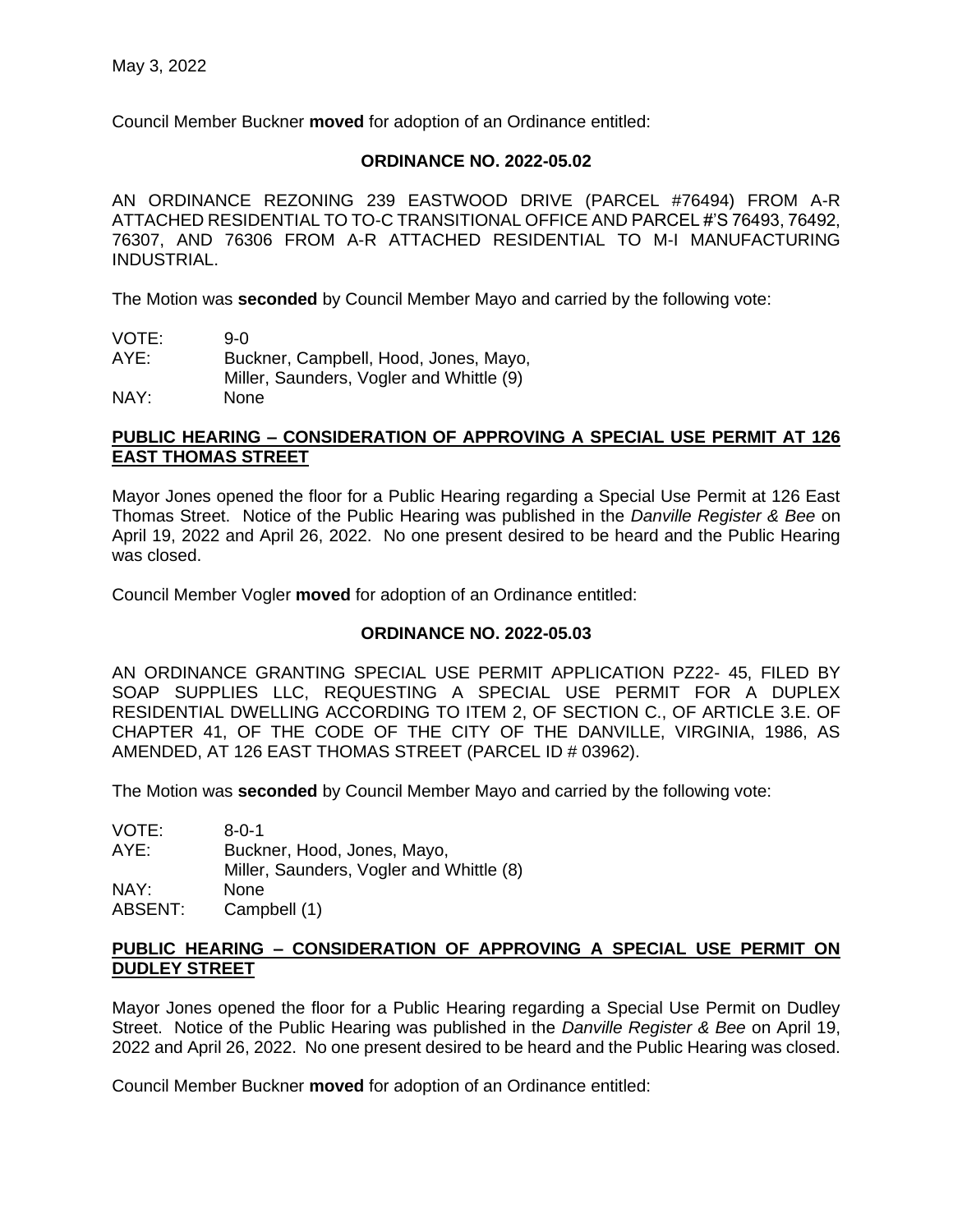### **ORDINANCE NO. 2022-05.04**

AN ORDINANCE GRANTING SPECIAL USE PERMIT APPLICATION PZ22-50, FILED BY YEON HEE KIM AND HAE CHOI KIM, REQUESTING A SPECIAL USE PERMIT FOR AN ACCESSORY BUILDING OR ACCESSORY USE WITHOUT A PRIMARY BUILDING BEING LOCATED ON THE PARCEL ACCORDING TO ITEM 23., OF SECTION C., OF ARTICLE 3.E. OF CHAPTER 41., OF THE CODE OF THE CITY OF DANVILLE, VIRGINIA, 1986, AS AMENDED, ON DUDLEY STREET (PARCEL ID #'S 25094 AND 25091).

The Motion was **seconded** by Council Member Whittle.

In response to Mr. Whittle, Mr. Plachcinski explained there were several properties behind the Bentto Japanese Restaurant on South Main. The owners built a small deck with some access from their parking lot on the properties they own on Dudley Street behind the restaurant.

The **Motion** was carried by the following vote:

| VOTE: | 9-0                                      |
|-------|------------------------------------------|
| AYE:  | Buckner, Campbell, Hood, Jones, Mayo,    |
|       | Miller, Saunders, Vogler and Whittle (9) |
| NAY:  | <b>None</b>                              |

## **PUBLIC HEARING – CONSIDERATION OF A ZONING CODE AMENDMENT REGARDING PARKING SPACE SIZE INSIDE BUILDINGS AND ON BUILDING ROOFS**

Mayor Jones opened the floor for a Public Hearing regarding a Zoning Code Amendment. Notice of the Public Hearing was published in the *Danville Register & Bee* on April 19, 2022 and April 26, 2022. No one present desired to be heard and the Public Hearing was closed.

Vice Mayor Miller **moved** for adoption of an Ordinance entitled:

### **ORDINANCE NO. 2022-05.05**

AN ORDINANCE AMENDING AND REORDAINING CHAPTER 41 ENTITLED "ZONING ORDINANCE" OF THE CODE OF THE CITY OF DANVILLE, VIRGINIA, 1986, AS AMENDED, MORE SPECIFICALLY, TO ADD AN ITEM 5., TO SECTION D., OF ARTICLE 8., ESTABLISHING THAT INSIDE BUILDINGS AND ON BUILDING ROOFS, THE MINIMUM PARKING SPACE WIDTH IS EIGHT (8') FEET SIX (6") INCHES AND THE MINIMUM DEPTH IS 18'.

The Motion was **seconded** by Council Member Mayo.

In response to Mr. Whittle, Mr. Plachcinski explained inside a building, a parking deck or on a roof of a building or parking deck, this allows a narrowing and shortening of parking spaces. The guidebook on designing parking suggests that inside these areas it was okay to have smaller parking spots. Vice Mayor Miller questioned the average SUV and Mr. Plachcinski stated the study noted that even with larger SUVs, they navigate these spaces better, and people were more careful.

The **Motion** was carried by the following vote: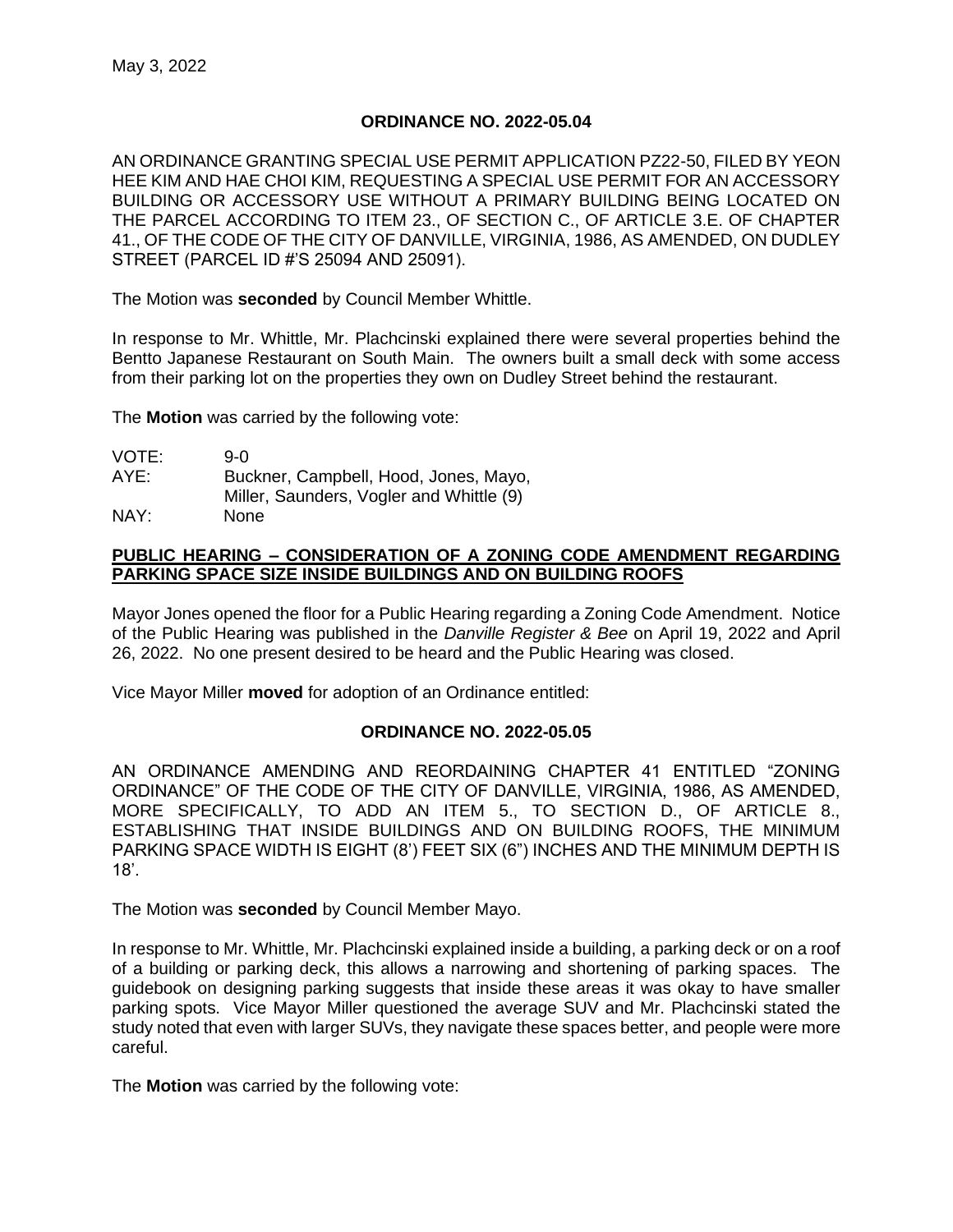| VOTE: | 8-1                                   |
|-------|---------------------------------------|
| AYE:  | Buckner, Campbell, Hood, Jones, Mayo, |
|       | Miller, Saunders, and Vogler (8)      |
| NAY:  | Whittle (1)                           |

## **PUBLIC HEARING – CONSIDERATION OF AMENDING THE ZONING CODE FOR ZONING CODE ENFORCEMENT**

Mayor Jones opened the floor for a Public Hearing regarding Amending the Zoning Code. Notice of the Public Hearing was published in the *Danville Register & Bee* on April 19, 2022 and April 26, 2022. No one present desired to be heard and the Public Hearing was closed.

Council Member Buckner **moved** for adoption of an Ordinance entitled:

### **ORDINANCE NO. 2022-05.06**

AN ORDINANCE AMENDING AND REORDAINING CHAPTER 41, ENTITLED, "ZONING ORDINANCE" OF THE CODE OF THE CITY OF DANVILLE, VIRGINIA, 1986, AS AMENDED, BY REPEALING IN ITS ENTIRETY THE EXISTING SECTION C. ENTITLED, "ADMINISTRATION AND ENFORCEMENT", OF ARTICLE 2. ENTITLED, "GENERAL REGULATIONS", WITH A NEW SECTION C. ENTITLED, "VIOLATIONS AND ENFORCEMENT", AND REPEALING IN ITS ENTIRETY SECTION X. ENTITLED, "VIOLATIONS AND PENALTIES", OF SAME SAID ARTICLE 2.

The Motion was **seconded** by Council Member Mayo.

Mr. Plachcinski explained the City's zoning code doesn't really prescribe the steps for zoning code enforcement; staff pulled language from other cities' codes, such as Lynchburg and Roanoke. It explains the City's responsibilities enforcing the zoning code, the property owner's rights when it comes to enforcing the zoning code and the third thing it does was convert zoning code penalties from being criminal to civil. This allows them to be enforced through the City Attorney's office rather than relying on the Commonwealth's Attorney.

The **Motion** was carried by the following vote:

VOTE: 9-0 AYE: Buckner, Campbell, Hood, Jones, Mayo, Miller, Saunders, Vogler and Whittle (9) NAY: None

# **PUBLIC HEARING – CONSIDERATION OF AMENDING THE ZONING CODE FOR CAMPGROUND STANDARDS**

Mayor Jones opened the floor for a Public Hearing regarding Amending the Zoning Code. Notice of the Public Hearing was published in the *Danville Register & Bee* on April 19, 2022 and April 26, 2022. No one present desired to be heard and the Public Hearing was closed.

Council Member Vogler **moved** for adoption of an Ordinance entitled:

### **ORDINANCE NO. 2022-05.07**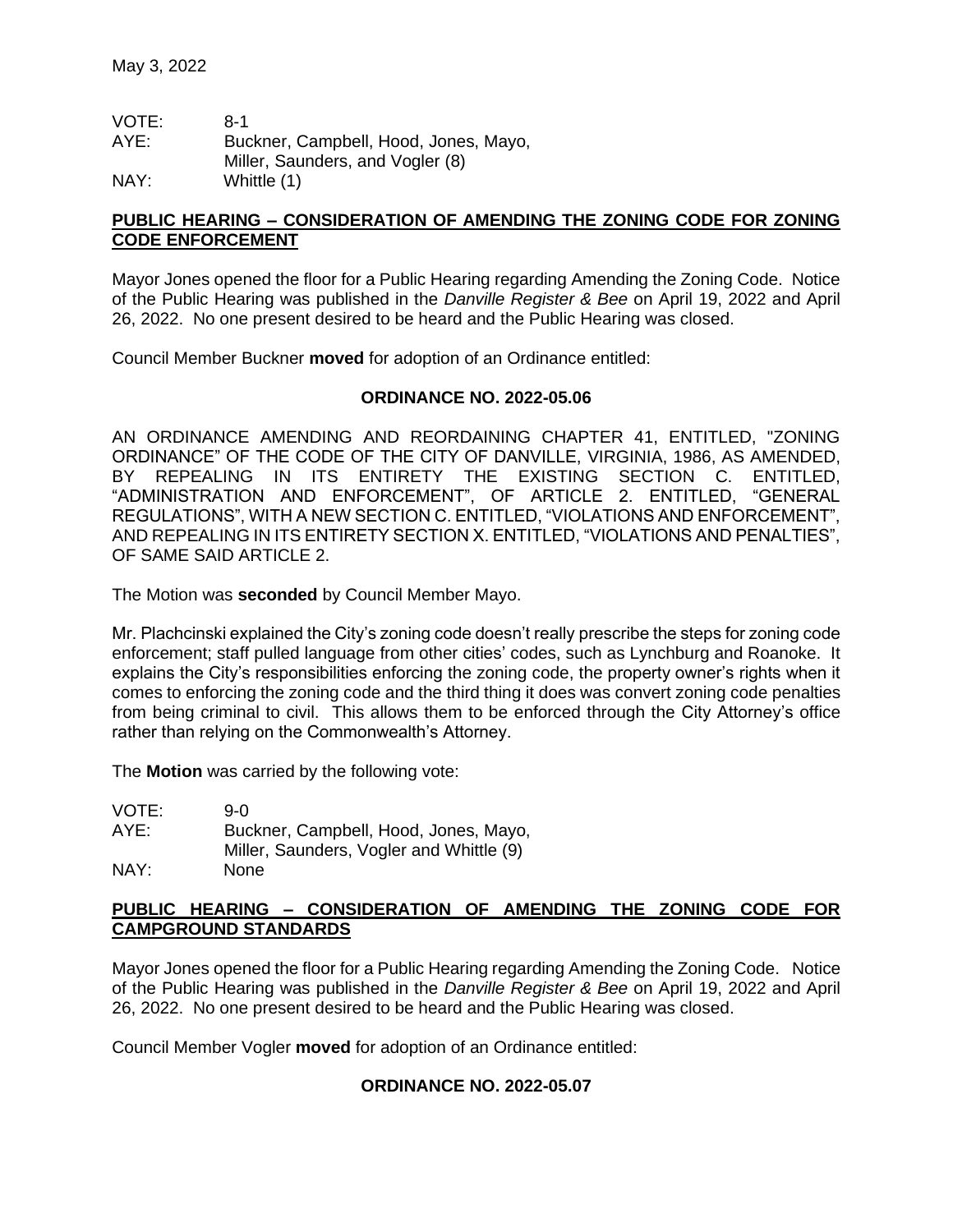AN ORDINANCE AMENDING, REPEALING, AND REORDAINING CHAPTER 41. ENTITLED, "ZONING ORDINANCE" OF THE CODE OF THE CITY OF DANVILLE, VIRGINIA, 1986, AS AMENDED, BY ADDING A NEW SECTION 2.AA "CAMPGROUNDS", IN ARTICLE 2. "GENERAL REGULATIONS", AMENDING ARTICLE 3.A: - SR-R, SANDY RIVER RESIDENTIAL AMENDING ARTICLE 3.B: - T-R, THRESHOLD RESIDENTIAL DISTRICT, REPEALING AND REORDAINING THE DEFINITIONS FOR "CAMPGROUNDS" AND "CAMPING UNITS" IN ARTICLE 15, "DEFINITIONS" TO REFERENCE THE VIRGINIA ADMINISTRATIVE CODE.

The Motion was **seconded** by Council Member Buckner.

Mr. Plachcinski explained the zoning ordinance had a definition for campground and camping unit, but it did not assign any locations in the city for such uses; this ordinance allows campgrounds and camping units in the Sandy River Residential and Threshold Residential Districts by special use permit.

The **Motion** was carried by the following vote:

- VOTE: 9-0 AYE: Buckner, Campbell, Hood, Jones, Mayo,
	- Miller, Saunders, Vogler and Whittle (9)
- NAY: None

# **PUBLIC HEARING – CONSIDERATION OF APPROVING THE FISCAL YEAR 2023 SCHOOL BOARD BUDGET**

Mayor Jones opened the floor for a Public Hearing regarding Approval of the Fiscal Year 2023 School Budget. Notice of the Public Hearing was published in the *Danville Register & Bee* on April 22, 2022. No one present desired to be heard and the Public Hearing was closed.

Upon **Motion** by Council Member Buckner and **second** by Vice Mayor Miller, a Resolution entitled:

# **RESOLUTION NO. 2022-05.01**

A RESOLUTION APPROVING THE BUDGET OF THE SCHOOL BOARD OF THE CITY OF DANVILLE FOR THE FISCAL YEAR ENDING JUNE 30, 2023

was presented by its **First Reading**, as required by City Charter, to lie over before final adoption.

# **CONSIDERATION OF ADOPTING A MULTI-JURISDICTIONAL HAZARD MITIGATION PLAN**

Council Member **Buckner** moved for adoption of a Resolution entitled:

# **RESOLUTION NO. 2022-05.02**

A RESOLUTION ADOPTING A MULTI-JURISDICTIONAL HAZARD MITIGATION PLAN FOR WEST PIEDMONT PLANNING DISTRICT COMMUNITIES.

The Motion was **seconded** by Council Member Mayo and carried by the following vote: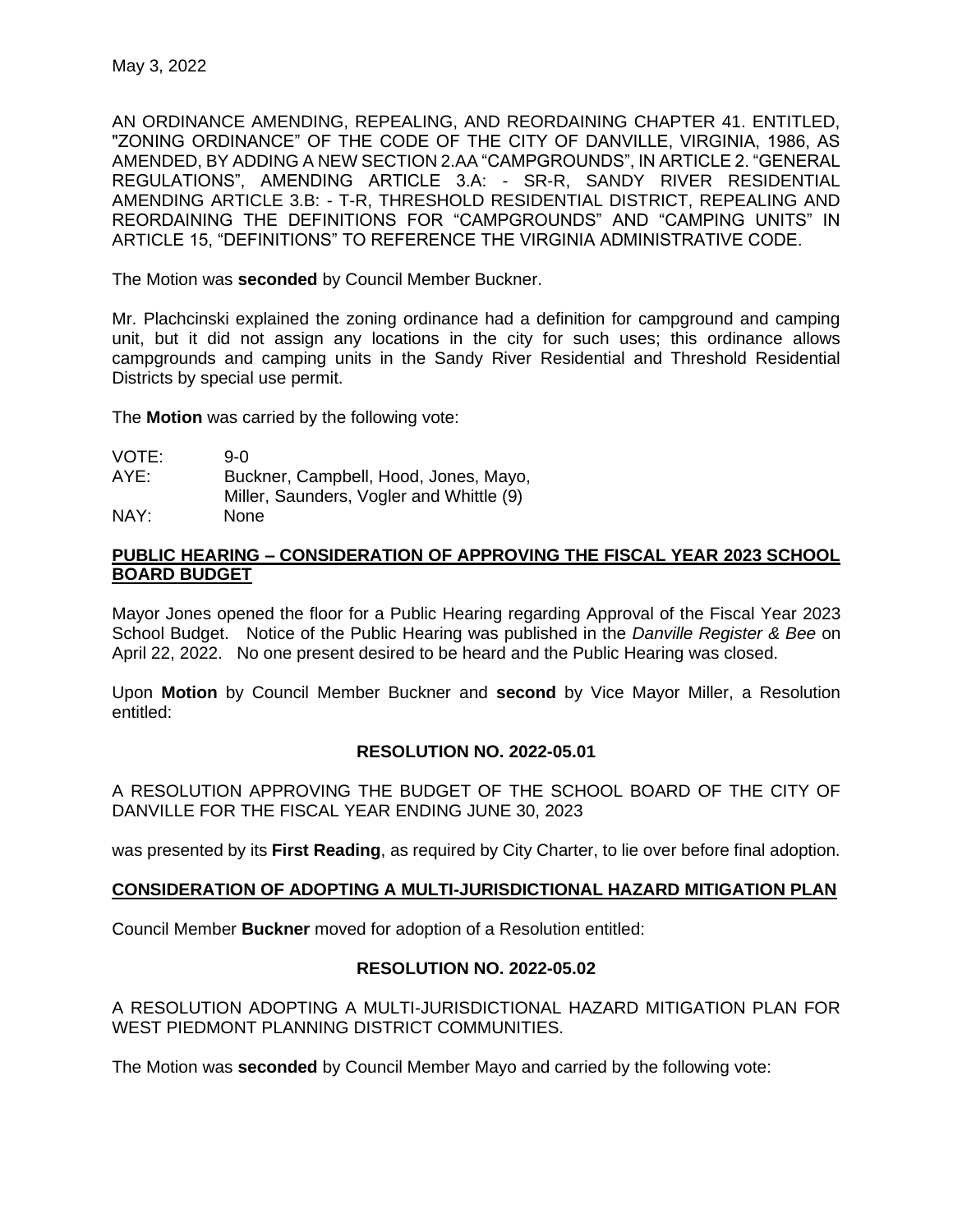| VOTE: | 9-0                                      |
|-------|------------------------------------------|
| AYE:  | Buckner, Campbell, Hood, Jones, Mayo,    |
|       | Miller, Saunders, Vogler and Whittle (9) |
| NAY:  | <b>None</b>                              |

## **BUDGET AMENDMENT – CONSIDERATION OF AMENDING THE FISCAL YEAR 2022 BUDGET APPROPRIATION ORDINANCE FOR SCHOOL BONDS**

Upon **Motion** by Council Member Campbell and **second** by Council Member Vogler, an Ordinance entitled:

### **ORDINANCE NO. 2022-05.08**

AN ORDINANCE AMENDING THE FISCAL YEAR 2022 BUDGET APPROPRIATION ORDINANCE BY ANTICIPATING THE PROCEEDS FROM THE ISSUANCE OF GENERAL OBLIGATION BONDS AND APPROPRIATING SAME FOR ANTICIPATED EXPENDITURES.

was presented by its **First Reading**, as required by City Charter, to lie over before final adoption.

## **COMMUNICATIONS**

There were no communications from the City Manager, Deputy City Manager, City Attorney or City Clerk.

# **ROLL CALL**

Council Member Campbell thanked Caesars, City Council and the Ministerial Alliance which allowed them to speak on this situation. They had a meeting in the back, a lot of good questions were asked and discussed, and they were looking forward to moving forward in Danville.

Council Member Hood noted last Thursday he had the honor of being asked by the Governor's office to read a letter of acknowledgement to Mr. Ralph Lang and staff from God's Final Call Ministries for the outstanding work on food banks throughout the community.

Council Member Mayo stated to all those who came and presented, it was a wealth of knowledge, and to know that so much was going on in the City. Mr. Mayo encouraged citizens to come out and participate in the Mutt Strutt in support of the PCCA.

Vice Mayor Miller noted there was a Utility Commission meeting last week, and the good news was the battery storage project, despite supply issues, looks like it will be opening on July 1<sup>st</sup> of this year; this will help with the peak flow in the City. Dr. Miller noted the bad news was natural gas, the prices have more than doubled over the past year due to increased demand, decreased production and the conflict in Europe. Jason Grey, the Director of Utilities has done a good job of contracting fixed rates and they were doing everything they could to keep the cost down. Dr. Miller encouraged citizens to continue to take precautions against COVID.

Council Member Saunders expressed his condolences for the family of Ms. Linda Smith Massey, a former school teacher; her late husband Sammy Massey was a principal at Langston, and asked Council to pray for their family. Mr. Saunders noted he has had people contact him from Seminole Drive and again from Midland Street; people were still speeding through the neighborhood. The City had a reduce sign on Midland and thinks that helped, but he was still getting some complaints.